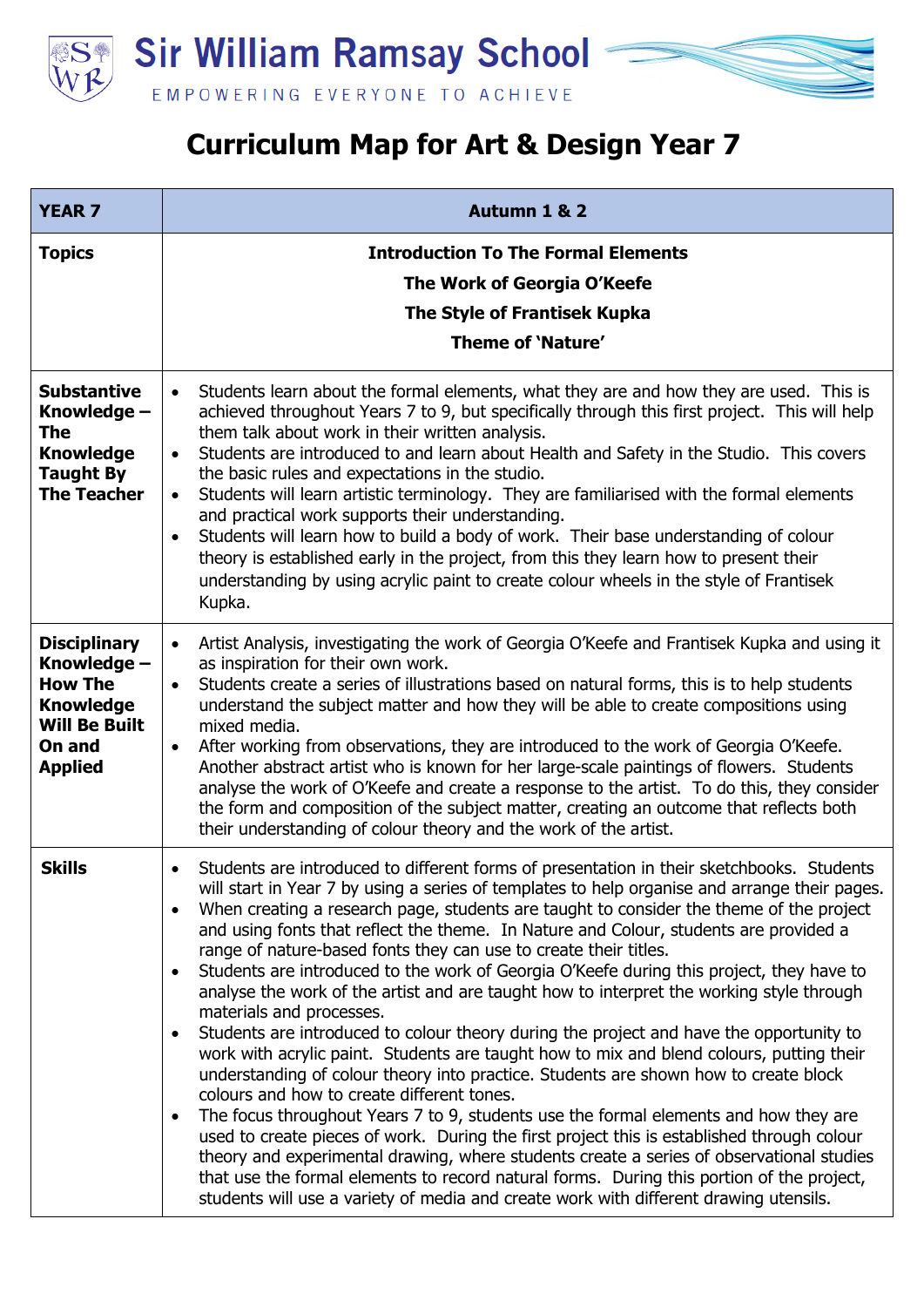| <b>Links To</b><br><b>Prior</b><br>Learning | Establishing current understanding of colour theory at entry. Some schools provide little<br>$\bullet$<br>to no experience in Art and Design, so a base knowledge needs to be determined.<br>Students will apply writing and communication skills established at KS2.<br>$\bullet$<br>Understanding of the theme 'Nature'.<br>$\bullet$                                                                                                                                                                                                                                                                                                                                                                                                                                                                                                                                                                                                                                                                                                                                                                                                                                                                                                                                                                                                                                                                                                                                                                                                                                                                                                                                                                                                                                                                                                                                                                                                                                                                                                       |
|---------------------------------------------|-----------------------------------------------------------------------------------------------------------------------------------------------------------------------------------------------------------------------------------------------------------------------------------------------------------------------------------------------------------------------------------------------------------------------------------------------------------------------------------------------------------------------------------------------------------------------------------------------------------------------------------------------------------------------------------------------------------------------------------------------------------------------------------------------------------------------------------------------------------------------------------------------------------------------------------------------------------------------------------------------------------------------------------------------------------------------------------------------------------------------------------------------------------------------------------------------------------------------------------------------------------------------------------------------------------------------------------------------------------------------------------------------------------------------------------------------------------------------------------------------------------------------------------------------------------------------------------------------------------------------------------------------------------------------------------------------------------------------------------------------------------------------------------------------------------------------------------------------------------------------------------------------------------------------------------------------------------------------------------------------------------------------------------------------|
| Literacy/<br><b>Numeracy</b>                | The formal elements are referenced during Years 7 to 9, with specific focus online, tone,<br>$\bullet$<br>shape, texture, pattern and colour. Additional terminology is used, that refer to colour,<br>perspective, techniques, materials and equipment. An example for colour would be,<br>primary, secondary, tertiary, complementary, tints and shades.<br>Students use a writing frame to support their annotation. The questions used help<br>$\bullet$<br>structure their writing and makes them consider different elements to the work they are<br>analysing. Students are taught to describe, relate, analyse, interpret and evaluate work.<br>Once students established how they communicate, they are encouraged to provide more<br>$\bullet$<br>informed responses.<br>Large posters are presented in all art classrooms with clear definitions of each of the<br>$\bullet$<br>formal elements. In addition, teachers will refer to the Art and Design Keywords resource.<br>This has been created to help students be aware of terms that are frequently used in the<br>subject.<br>Measurements and quantity of materials are sometime referred to during a project.<br>$\bullet$<br>During the nature and colour theme, students have to consider the quantity of water,<br>paint and how use them appropriately. Students are provided page templates to show<br>them how to arrange their pages and use the available space. The composition of their<br>images is referred to when starting a response. Students are advised how they should<br>use the space in their sketchbooks and are provided successful visual examples.<br>Teachers use the large clocks at the front of their classrooms and give clear instructions<br>$\bullet$<br>for timed activities. In Nature and Colour there are a series of drawing tasks that require<br>a time limit in order for the illustrations to be completed. Teachers will use a timer and<br>alarm during these illustrations, making students aware of the time constraints. |
| <b>Cross</b><br><b>Curricular</b>           | Students will investigate nature and the environment. Life through a microscope -<br>$\bullet$<br>Biology.<br>Students investigate Georgia O'Keeffe, who creates work about nature and natural forms.<br>$\bullet$                                                                                                                                                                                                                                                                                                                                                                                                                                                                                                                                                                                                                                                                                                                                                                                                                                                                                                                                                                                                                                                                                                                                                                                                                                                                                                                                                                                                                                                                                                                                                                                                                                                                                                                                                                                                                            |
| <b>Assessment</b>                           | Homework tasks are assessed.<br>$\bullet$<br>Assessment of sketchbook tasks.<br>$\bullet$<br>Students build towards a project outcome by interpreting the contextual sources and by<br>$\bullet$<br>applying the skills developed through the term.                                                                                                                                                                                                                                                                                                                                                                                                                                                                                                                                                                                                                                                                                                                                                                                                                                                                                                                                                                                                                                                                                                                                                                                                                                                                                                                                                                                                                                                                                                                                                                                                                                                                                                                                                                                           |

| <b>YEAR 7</b>                                                                                                 | Spring 1 & 2                                                                                                                                                                                                                                                                                                                                                                                                                                                                                                                                                                                                                                                                                                                                                                                                                                                                                                                                                                                                      |
|---------------------------------------------------------------------------------------------------------------|-------------------------------------------------------------------------------------------------------------------------------------------------------------------------------------------------------------------------------------------------------------------------------------------------------------------------------------------------------------------------------------------------------------------------------------------------------------------------------------------------------------------------------------------------------------------------------------------------------------------------------------------------------------------------------------------------------------------------------------------------------------------------------------------------------------------------------------------------------------------------------------------------------------------------------------------------------------------------------------------------------------------|
| <b>Topics</b>                                                                                                 | <b>Development of the Formal Elements</b><br><b>Recording Observations and Experience Different Drawing Techniques</b><br><b>The Work of Michael Craig Martin</b>                                                                                                                                                                                                                                                                                                                                                                                                                                                                                                                                                                                                                                                                                                                                                                                                                                                 |
|                                                                                                               | Theme of 'Everyday Objects'                                                                                                                                                                                                                                                                                                                                                                                                                                                                                                                                                                                                                                                                                                                                                                                                                                                                                                                                                                                       |
| <b>Substantive</b><br>Knowledge -<br><b>The</b><br><b>Knowledge</b><br><b>Taught By</b><br><b>The Teacher</b> | Students have established the formal elements during the first theme in Year 7. During<br>the Everyday Objects project, these are referred back to and some of the elements are<br>explored in more detail. Michael Craig Martin is the main artist for the project and his<br>work is based on colour and composition through shape and form. Students learn how to<br>apply their existing knowledge of colour and learn to think about how they use shape and<br>form to build the structure of their own work.<br>Students build on their artistic terminology, reusing key terms established during the first<br>$\bullet$<br>project. There is a greater emphasis on the formal elements of shape and form. Literacy<br>resources are provided in the classroom to remind and help develop artistic terminology.<br>Students continue to learn how to respond to a theme and create a body of work.<br>$\bullet$<br>Students will use their now established knowledge of colour theory and make connections |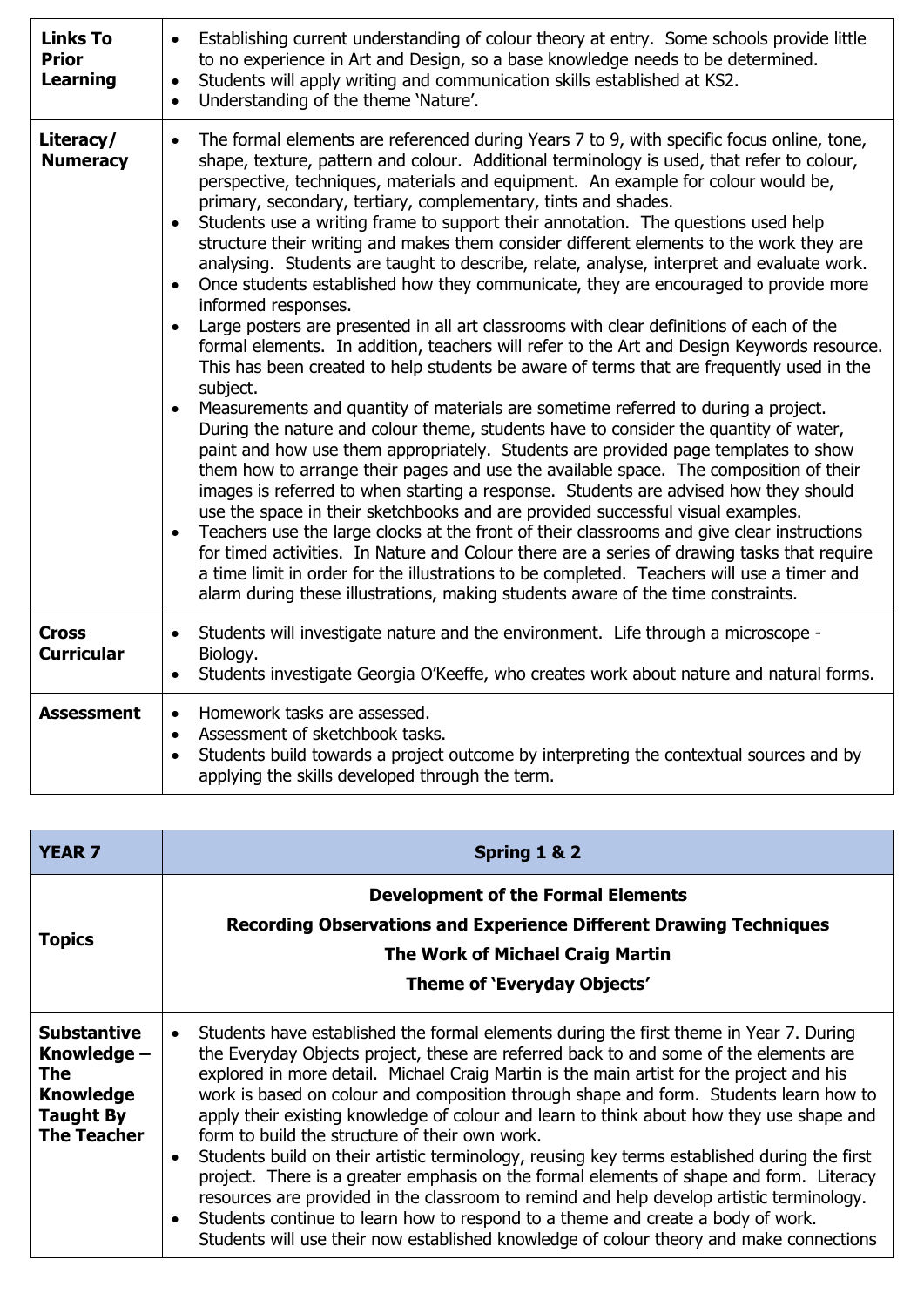|                                                                                                                              | with the new theme. Students start the project by illustrating objects and using a range of<br>materials to create their drawings.<br>Students are taught how to Monoprint using oil pastels and from this technique they<br>$\bullet$<br>understand how images can be replicated quickly and accurately.<br>Students learn about the artist Michael Craig Martin, who is known for his brightly colour<br>paintings of objects.                                                                                                                                                                                                                                                                                                                                                                                                                                                                                                                                                                                                                                                                                                                                                                                                                                                                                                                                                                                                                                                                                  |
|------------------------------------------------------------------------------------------------------------------------------|-------------------------------------------------------------------------------------------------------------------------------------------------------------------------------------------------------------------------------------------------------------------------------------------------------------------------------------------------------------------------------------------------------------------------------------------------------------------------------------------------------------------------------------------------------------------------------------------------------------------------------------------------------------------------------------------------------------------------------------------------------------------------------------------------------------------------------------------------------------------------------------------------------------------------------------------------------------------------------------------------------------------------------------------------------------------------------------------------------------------------------------------------------------------------------------------------------------------------------------------------------------------------------------------------------------------------------------------------------------------------------------------------------------------------------------------------------------------------------------------------------------------|
| <b>Disciplinary</b><br>Knowledge -<br><b>How The</b><br><b>Knowledge</b><br><b>Will Be Built</b><br>On and<br><b>Applied</b> | Artist Analysis, investigating the work of Michael Craig Martin and using it as inspiration for<br>$\bullet$<br>their own work.<br>Students analyse the work of the artist and start to build confidence when communicating<br>$\bullet$<br>about different types of artworks. They then respond to the work by building a<br>composition filled with object illustrations. Students reflect on the artist, materials and<br>processes used during the project and they create an outcome that appropriately<br>summarises the theme.                                                                                                                                                                                                                                                                                                                                                                                                                                                                                                                                                                                                                                                                                                                                                                                                                                                                                                                                                                             |
| <b>Skills</b>                                                                                                                | Students will use the templates provided to help organise and arrange their sketchbook<br>$\bullet$<br>pages.<br>Students will consider the theme 'Everyday Objects' and make creative decisions that<br>reflect the imagery.<br>Students are provided with fonts appropriate to the theme and they have to decide how<br>they use the given resources.<br>Students are introduced to the work of Michael Craig Martin during this project, they have<br>to analyse images by the artist and are taught how to interpret the working style through<br>materials and processes.<br>Students experiment with mixed media and monoprinting, creating illustrations of objects.<br>They then learn how to overlap and layer different objects to develop compositions.<br>Basic Health and Safety was established in the first project. During the Everyday Object<br>theme, students continue to follow these basic expectations. There are no specialist<br>pieces of equipment or materials that they might be unfamiliar with.                                                                                                                                                                                                                                                                                                                                                                                                                                                                                    |
| <b>Links To</b><br><b>Prior</b><br><b>Learning</b>                                                                           | Developing student understanding from the previous topic and using that foundation to<br>$\bullet$<br>support the learning of further formal elements.<br>Students will build on their understanding of the processes used throughout KS3.<br>They will refer to their previous experiences when responding to the theme of 'Everyday<br>$\bullet$<br>Objects'.                                                                                                                                                                                                                                                                                                                                                                                                                                                                                                                                                                                                                                                                                                                                                                                                                                                                                                                                                                                                                                                                                                                                                   |
| Literacy/<br><b>Numeracy</b>                                                                                                 | The formal elements are referenced during Years 7 to 9, with specific focus online, tone,<br>$\bullet$<br>shape, texture, pattern and colour. Additional terminology is used, that refer to colour,<br>perspective, techniques, materials and equipment.<br>Students use a writing frame to support their annotation. The questions used help<br>$\bullet$<br>structure their writing and makes them consider different elements to the work they are<br>analysing. Students are taught to describe, relate, analyse, interpret and evaluate work.<br>Once students established how they communicate, they are encouraged to provide more<br>informed responses.<br>Measurements and quantity of materials are sometime referred to during a project.<br>$\bullet$<br>During the 'Everyday Objects' theme, students have to be aware of space and how they<br>use what is available. They have to consider the application of Oil Pastels and how much<br>material to apply to their work.<br>Students are provided page templates to show them how to arrange their pages and use<br>$\bullet$<br>the available space.<br>The composition of their images is referred to when starting a response. Students are<br>advised how they should use the space in their sketchbooks and are provided successful<br>visual examples.<br>Teachers use the large clocks at the front of their classrooms and give clear instructions<br>$\bullet$<br>for timed activities, making students aware of the time constraints. |
| <b>Cross</b><br><b>Curricular</b>                                                                                            | Everyday Objects<br>Consumerism<br>Pop Culture                                                                                                                                                                                                                                                                                                                                                                                                                                                                                                                                                                                                                                                                                                                                                                                                                                                                                                                                                                                                                                                                                                                                                                                                                                                                                                                                                                                                                                                                    |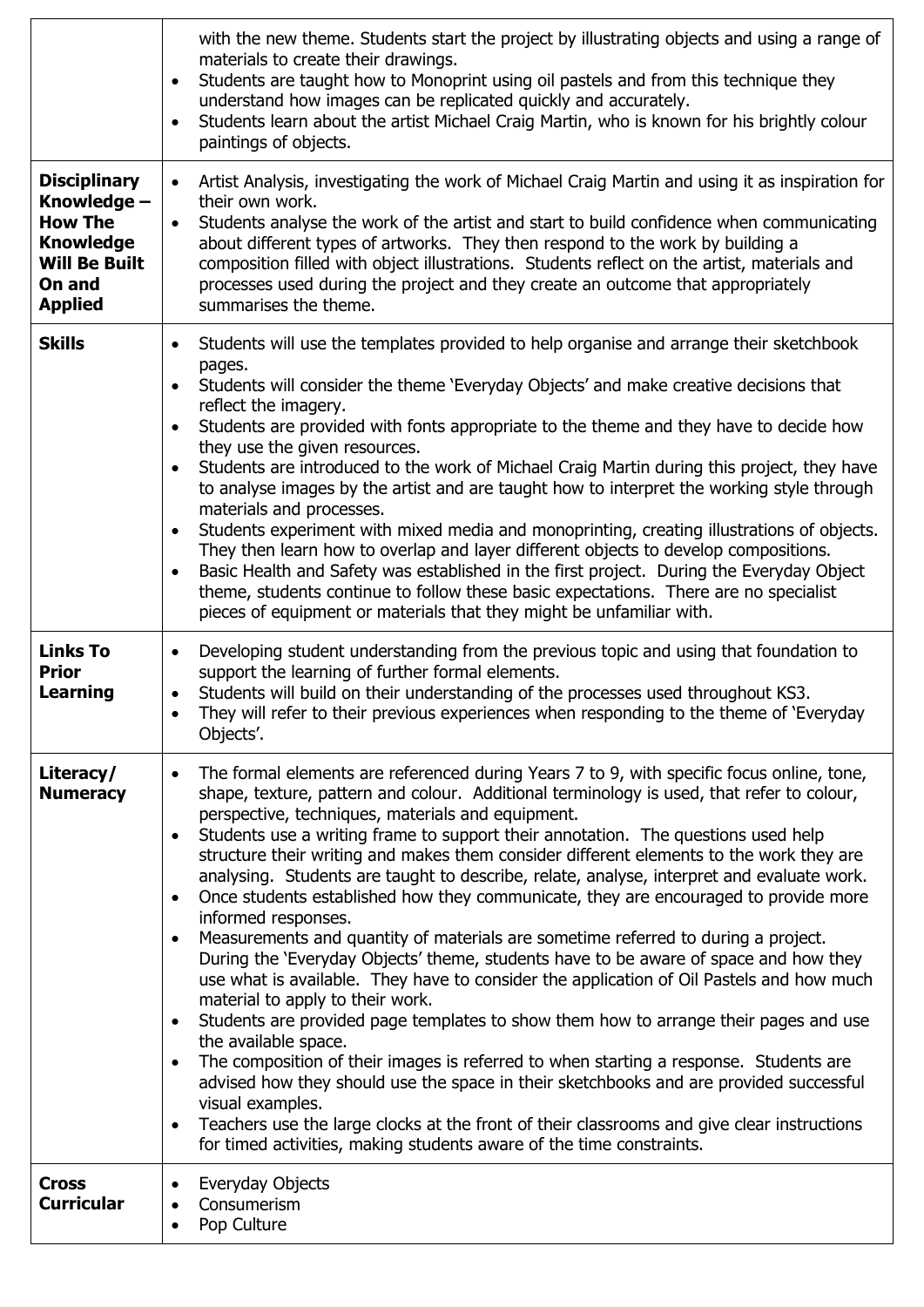| <b>Assessment</b> | Homework tasks are assessed.<br>$\bullet$                                                                                                 |
|-------------------|-------------------------------------------------------------------------------------------------------------------------------------------|
|                   | Assessment of sketchbook tasks.                                                                                                           |
|                   | Students build towards a project outcome by interpreting the contextual sources and by<br>applying the skills developed through the term. |

| <b>YEAR 7</b>                                                                                                                | Summer 1 & 2                                                                                                                                                                                                                                                                                                                                                                                                                                                                                                                                                                                                                                                                                                                                                                                                                                                                                                                                                                                                                                                                                                 |
|------------------------------------------------------------------------------------------------------------------------------|--------------------------------------------------------------------------------------------------------------------------------------------------------------------------------------------------------------------------------------------------------------------------------------------------------------------------------------------------------------------------------------------------------------------------------------------------------------------------------------------------------------------------------------------------------------------------------------------------------------------------------------------------------------------------------------------------------------------------------------------------------------------------------------------------------------------------------------------------------------------------------------------------------------------------------------------------------------------------------------------------------------------------------------------------------------------------------------------------------------|
| <b>Topics</b>                                                                                                                | <b>Use of Clay</b><br>The Work of Jon Burgerman<br>Theme of 'Doodle Art'                                                                                                                                                                                                                                                                                                                                                                                                                                                                                                                                                                                                                                                                                                                                                                                                                                                                                                                                                                                                                                     |
| <b>Substantive</b><br>Knowledge -<br>The<br><b>Knowledge</b><br><b>Taught By</b><br><b>The Teacher</b>                       | Jon Burgerman is the main artist for the project and students will learn about him. He is<br>$\bullet$<br>known for his colourful and unusual characters, using his doodles as starting points.<br>This project concludes the formal elements referred to in Year 7. Students learn how to<br>$\bullet$<br>use colour, line, shape and form.<br>Students will learn how to use clay and create 3D creatures.<br>$\bullet$<br>Students will build on their learning of how to respond to a theme and create a body of<br>$\bullet$<br>work.                                                                                                                                                                                                                                                                                                                                                                                                                                                                                                                                                                   |
| <b>Disciplinary</b><br>Knowledge -<br><b>How The</b><br><b>Knowledge</b><br><b>Will Be Built</b><br>On and<br><b>Applied</b> | Artist Analysis, investigating the work of Jon Burgerman and using it as inspiration for<br>$\bullet$<br>their own work.<br>Students will use their knowledge of colour theory, shape and form and make connections<br>$\bullet$<br>with the new theme.<br>Students will respond to the work of Jon Burgerman by building a composition filled with<br>$\bullet$<br>character illustrations. Students will reflect on the artist, materials and processes used<br>during the project and they create 3D outcome that appropriately summarises the theme.                                                                                                                                                                                                                                                                                                                                                                                                                                                                                                                                                     |
| <b>Skills</b>                                                                                                                | Students will consider the theme 'Doodle Art' and make creative decisions that reflect the<br>$\bullet$<br>imagery.<br>Students are provided with fonts appropriate to the theme and they have to decide how<br>$\bullet$<br>they use the given resources.<br>Students are introduced to the work of Jon Burgerman during this project, they have to<br>$\bullet$<br>analyse images by the artist and are taught how to interpret the working style through<br>materials and processes.<br>Students experiment with composition and learn how to develop characters from their<br>$\bullet$<br>imagination.<br>Students are introduced to ceramic processes and learn how to use clay sufficiently to<br>$\bullet$<br>create 3d characters of their own design.                                                                                                                                                                                                                                                                                                                                              |
| <b>Links To</b><br><b>Prior</b><br><b>Learning</b>                                                                           | Developing student understanding from the previous topic and using that foundation to<br>$\bullet$<br>support the learning of further formal elements.<br>Students will build on their understanding of the processes used throughout KS3.<br>$\bullet$<br>They will refer to their previous experiences when responding to the theme of 'Doodle Art'.<br>$\bullet$                                                                                                                                                                                                                                                                                                                                                                                                                                                                                                                                                                                                                                                                                                                                          |
| Literacy/<br><b>Numeracy</b>                                                                                                 | The formal elements are reference during Years 7 to 9, with specific focus online, tone,<br>$\bullet$<br>shape, texture, pattern and colour. Additional terminology is used, that refers to colour,<br>perspective, techniques, materials and equipment.<br>Students learn to build on their artistic terminology, reusing key terms established during<br>$\bullet$<br>the first 2 projects. Literacy resources are provided in the classroom to remind and help<br>develop artistic terminology.<br>Students use a writing frame to support their annotation. The questions used help<br>$\bullet$<br>structure their writing and makes them consider different elements to the work they are<br>analysing. Students are taught to describe, relate, analyse, interpret and evaluate work.<br>Once students established how they communicate, they are encouraged to provide more<br>$\bullet$<br>informed responses.<br>Measurements and quantity of materials are sometime referred to during a project.<br>$\bullet$<br>During the Doodle Art theme, students have to understand how to structure their |